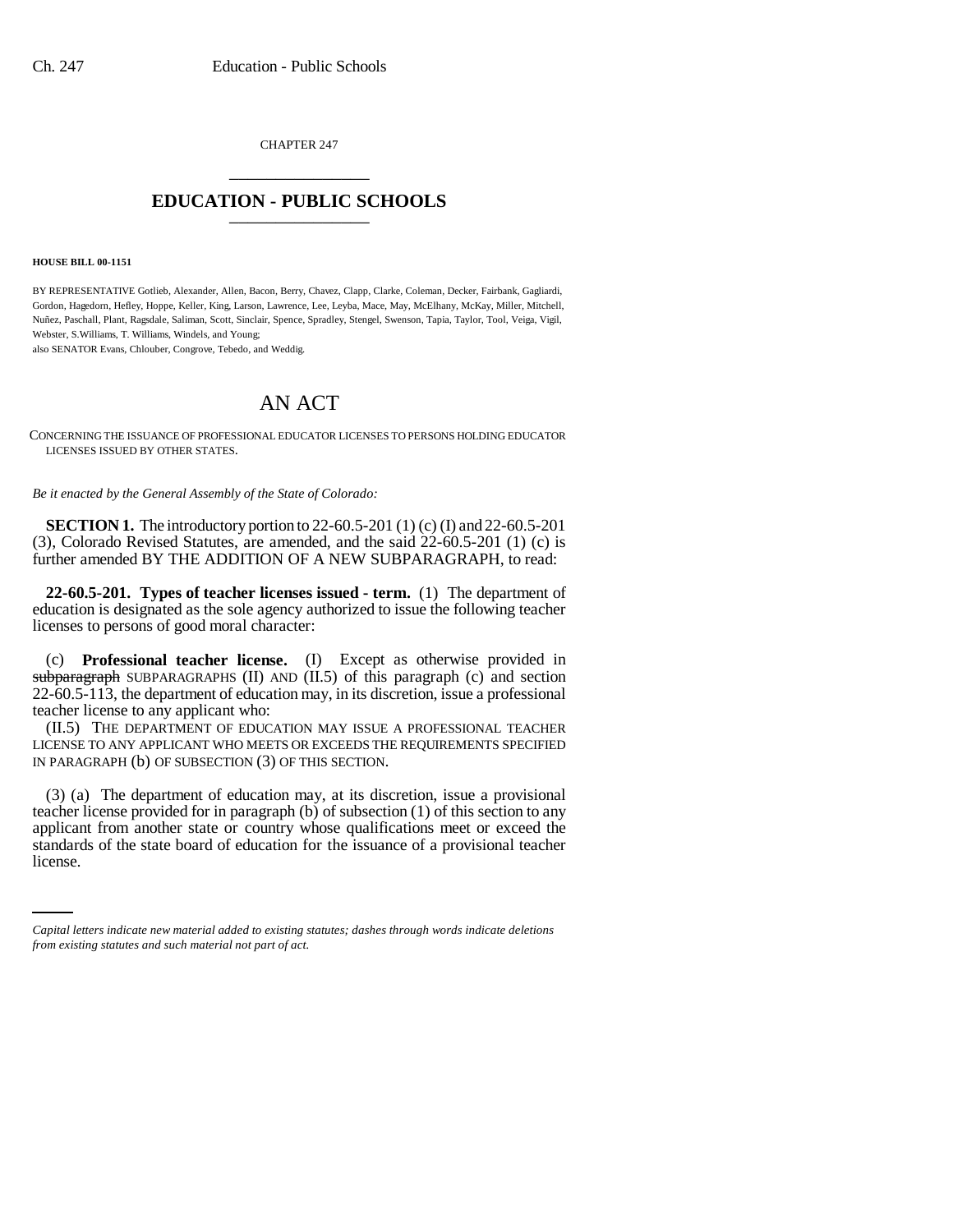(b) (I) THE DEPARTMENT OF EDUCATION MAY ISSUE A PROFESSIONAL TEACHER LICENSE TO ANY APPLICANT FROM ANOTHER STATE IF:

(A) THE APPLICANT HOLDS A LICENSE OR CERTIFICATE FROM THAT STATE THAT IS COMPARABLE TO A TEACHER LICENSE IN THIS STATE AND THE STANDARDS FOR THE ISSUANCE OF SUCH LICENSE OR CERTIFICATE MEET OR EXCEED THE STANDARDS OF THE STATE BOARD OF EDUCATION FOR THE ISSUANCE OF A PROFESSIONAL TEACHER LICENSE; AND

(B) THE APPLICANT HAS HAD AT LEAST THREE YEARS OF CONTINUOUS, SUCCESSFUL, EVALUATED EXPERIENCE AS A TEACHER IN AN ESTABLISHED ELEMENTARY OR SECONDARY SCHOOL AND CAN PROVIDE DOCUMENTATION OF SUCH EXPERIENCE ON FORMS PROVIDED BY THE DEPARTMENT.

(II) AN APPLICANT FOR A PROFESSIONAL TEACHER LICENSE PURSUANT TO THIS PARAGRAPH (b) NEED NOT HAVE:

(A) COMPLETED AN APPROVED INDUCTION PROGRAM FOR TEACHERS;

(B) HELD A PROVISIONAL TEACHER LICENSE PURSUANT TO PARAGRAPH (b) OF SUBSECTION (1) OF THIS SECTION; OR

(C) DEMONSTRATED PROFESSIONAL COMPETENCIES IN SUBJECT AREAS AS SPECIFIED BY RULE OF THE STATE BOARD OF EDUCATION PURSUANT TO SECTION 22-60.5-203.

(c) except that, In an area deemed by the state board of education to be a shortage area, the state board of education shall establish reasonable criteria, including the recognition of experience as a licensed OR CERTIFICATED teacher, for the issuance of a provisional teacher license to any applicant from another state or country.

(d) An applicant for a provisional teacher license who has three years or more of teaching experience in another state or country for which the department of education has granted reciprocity pursuant to this subsection (3) shall be licensed without having to demonstrate professional competencies pursuant to section 22-60.5-203 if such person meets all the other qualifications for a provisional teacher license or professional teacher license and if such person is qualified to teach in that state or country.

**SECTION 2.** 22-60.5-210 (3), Colorado Revised Statutes, is amended to read:

**22-60.5-210. Types of special services licenses issued - term.** (3) (a) The department of education may, at its discretion, issue a provisional special services license provided for in paragraph (a) of subsection (1) of this section to any applicant from another state or country whose qualifications meet or exceed the standards of the state board of education for the issuance of a provisional special services license.

(b) (I) THE DEPARTMENT OF EDUCATION MAY ISSUE A PROFESSIONAL SPECIAL SERVICES LICENSE TO ANY APPLICANT FROM ANOTHER STATE IF: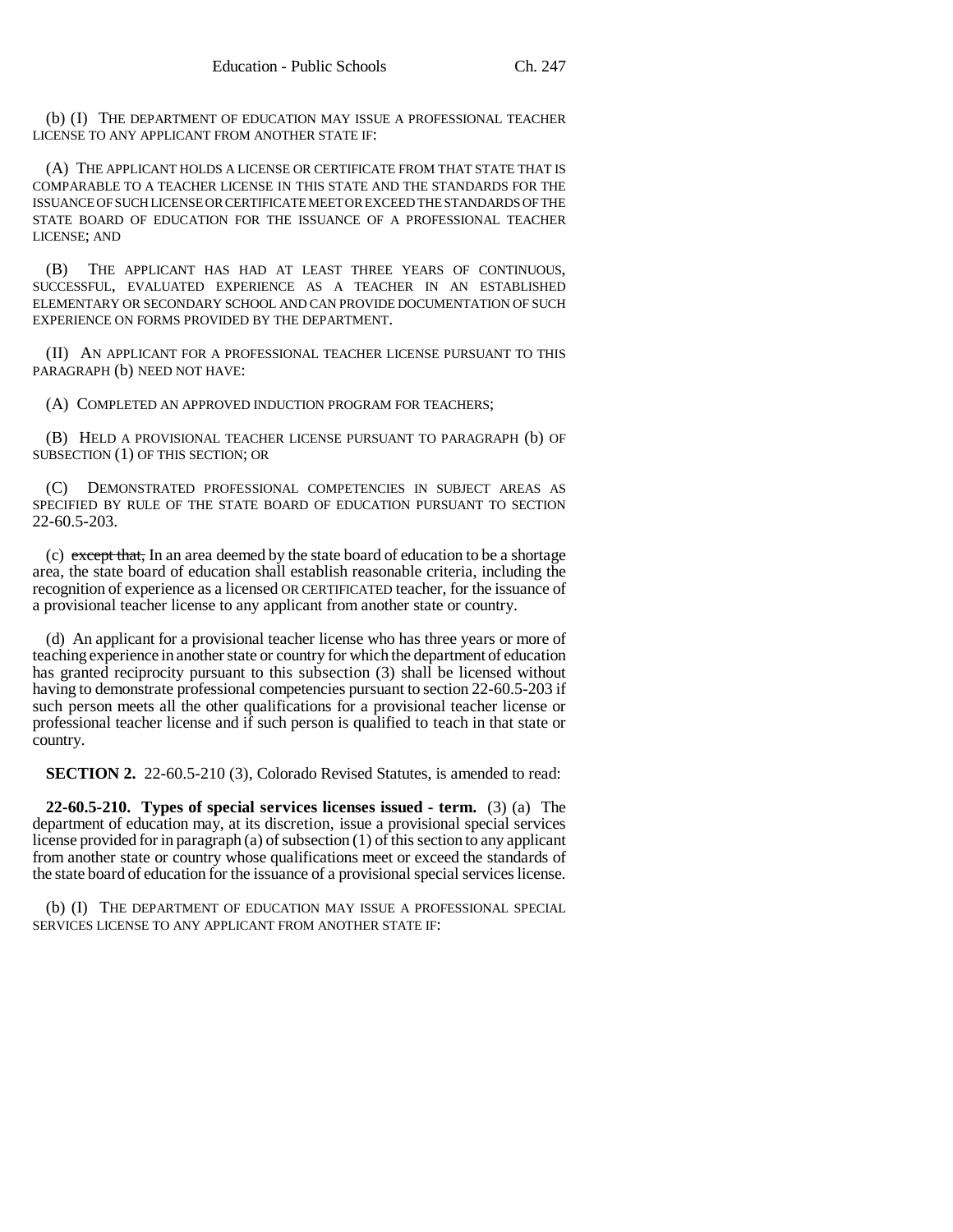## Ch. 247 Education - Public Schools

(A) THE APPLICANT HOLDS A LICENSE OR CERTIFICATE FROM THAT STATE THAT IS COMPARABLE TO A SPECIAL SERVICES LICENSE IN THIS STATE AND THE STANDARDS FOR THE ISSUANCE OF SUCH LICENSE OR CERTIFICATE MEET OR EXCEED THE STANDARDS OF THE STATE BOARD OF EDUCATION FOR THE ISSUANCE OF A PROFESSIONAL SPECIAL SERVICES LICENSE; AND

(B) THE APPLICANT HAS HAD AT LEAST THREE YEARS OF CONTINUOUS, SUCCESSFUL, EVALUATED EXPERIENCE AS A SPECIAL SERVICES PROVIDER IN AN ESTABLISHED ELEMENTARY OR SECONDARY SCHOOL AND CAN PROVIDE DOCUMENTATION OF SUCH EXPERIENCE ON FORMS PROVIDED BY THE DEPARTMENT.

(II) AN APPLICANT FOR A PROFESSIONAL SPECIAL SERVICES LICENSE PURSUANT TO THIS PARAGRAPH (b) NEED NOT HAVE:

(A) COMPLETED AN APPROVED INDUCTION PROGRAM FOR SPECIAL SERVICES PROVIDERS;

(B) HELD A PROVISIONAL SPECIAL SERVICES LICENSE PURSUANT TO PARAGRAPH (a) OF SUBSECTION (1) OF THIS SECTION; OR

(C) DEMONSTRATED PROFESSIONAL COMPETENCIES IN SUBJECT AREAS AS SPECIFIED BY RULE OF THE STATE BOARD OF EDUCATION PURSUANT TO SECTION 22-60.5-212.

**SECTION 3.** 22-60.5-301 (3), Colorado Revised Statutes, is amended to read:

**22-60.5-301. Types of principal licenses issued - term.** (3) (a) The department of education may, at its discretion, issue a provisional principal license provided for in paragraph (a) of subsection (1) of this section to any applicant from another state or country whose qualifications meet or exceed the standards of the state board of education for the issuance of a provisional principal license.

(b) (I) THE DEPARTMENT OF EDUCATION MAY ISSUE A PROFESSIONAL PRINCIPAL LICENSE TO ANY APPLICANT FROM ANOTHER STATE IF:

(A) THE APPLICANT HOLDS A LICENSE OR CERTIFICATE FROM THAT STATE THAT IS COMPARABLE TO A PRINCIPAL LICENSE IN THIS STATE AND THE STANDARDS FOR THE ISSUANCE OF SUCH LICENSE OR CERTIFICATE MEET OR EXCEED THE STANDARDS OF THE STATE BOARD OF EDUCATION FOR THE ISSUANCE OF A PROFESSIONAL PRINCIPAL LICENSE; AND

(B) THE APPLICANT HAS HAD AT LEAST THREE YEARS OF CONTINUOUS, SUCCESSFUL, EVALUATED EXPERIENCE AS A PRINCIPAL IN AN ESTABLISHED ELEMENTARY OR SECONDARY SCHOOL AND CAN PROVIDE DOCUMENTATION OF SUCH EXPERIENCE ON FORMS PROVIDED BY THE DEPARTMENT.

(II) AN APPLICANT FOR A PROFESSIONAL PRINCIPAL LICENSE PURSUANT TO THIS PARAGRAPH (b) NEED NOT HAVE:

(A) COMPLETED AN APPROVED INDUCTION PROGRAM FOR PRINCIPALS;